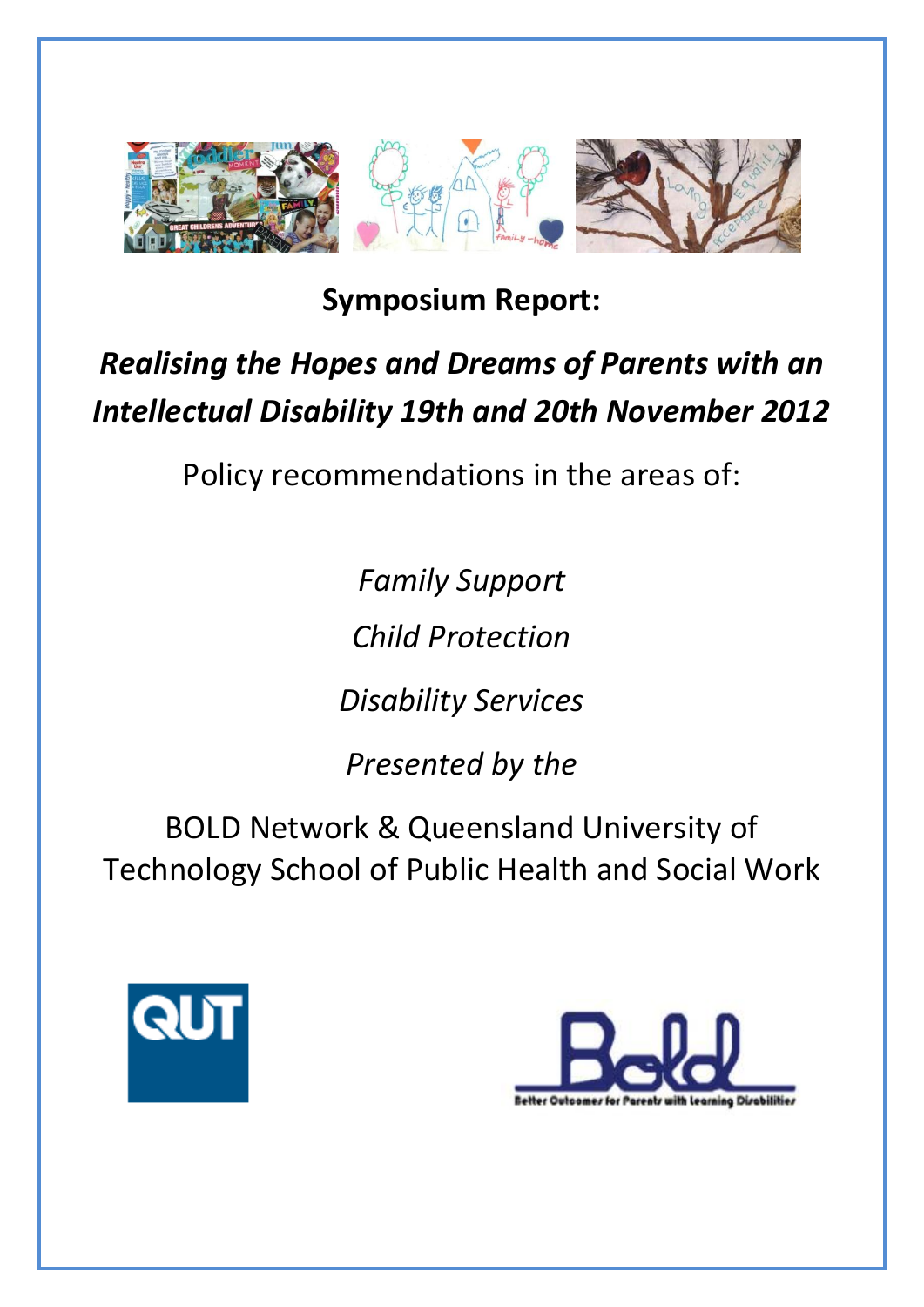## **Realising the Hopes and Dreams of Parents with Intellectual Disability Symposium**

Parents with Intellectual Disability are estimated to be 1-2% (ABS, 2000, McConnell, Llewellyn and Ferronato, 2000) of the parenting population and are believed to be a group growing in Australia. Whilst there is currently no specific measure of the number of Australian families headed by a parent with an intellectual disability, the best available estimates are that 1-2 per cent of Australian families with children aged 0-17 include a parent with an intellectual disability (Lamont and Bromfield 2009). Based on this measurement, the BOLD network estimates that there may be between a minimum 30,000 and maximum 70-80,000 children with a parent with an intellectual disability in Australia today and between 5,240 to 12,000 children with a parent with an Intellectual Disability in Queensland. Wade et al, estimated in Australia there are around 40,000 children being raised by a parent or parents with intellectual disability (McConnell, Llewellyn, Matthews, Hindmarsh, Mildon & Wade, 2006). The reality is though that many mothers and fathers fly under the radar of services. These mothers and fathers have been referred in research as the hidden population who are parents who do not want to be labelled as having intellectual disability or learning difficulties. They want to pass in the community as being just like any other parent (Llewellyn, 2012, personal communication).

Research in New South Wales and Victoria has shown that parents with intellectual disability are over-represented in child protection services and legal proceedings (Booth, Booth, & McConnell, 2005; McConnell, Llewellyn, & Ferronato, 2000; Lamont and Bromfield 2009; Swain et al 2002). The Intellectual Disability Rights Service in New South Wales estimates that 10% of children in care systems are children of parents with intellectual disabilities (IDRS, 2012). International research (Booth, 2002) shows rates for the removal of children varying from study to study and country to country in a range between 30% to 80%. In the UK, the evidence suggests that 40%-60% of children are taken into alternative care. Parents with intellectual disabilities in the US and UK have been found to be 15 to 50 times more likely than other parents to have their children removed and placed in care, this is rarely because of allegations of abuse and mostly due increased risk of harm due to neglect (Bigby, Fyffe & Ozanne 2007, McConnell & Llewellyn 2002). Some of the reasons why parents with intellectual disabilities may be over-represented include living conditions (eg. poverty, unemployment); the role of prejudices beliefs, perceptions and expectations (McConnell et al 2000); existing co-morbid conditions such as psychiatric illness (McConnell & Llewellyn, 2002); and the significant gaps in support services (Booth, 2000).

What is currently observed in Queensland is children being removed from parents with Intellectual Disabilities who are willing to parent but require some support to parent well and effectively. These supports are often not forthcoming at prevention and early intervention stage and ultimately there is a tertiary services response which results in children being removed and then placed in the alternative care system. Research shows that parents with intellectual disability can successfully parent if supported appropriately for instance through varying shared parenting arrangements with family or other significant people and/or service supports. For instance there have been several programs developed and tools for parenting support programs that assist parents with intellectual/ cognitive disabilities by the Healthy Start Parenting Research Centre, based at the Sydney University [\(http://www.healthystart.net.au/\)](http://www.healthystart.net.au/) and some work being done by the Intellectual Disability Rights Centre (Dr Margaret Spencer's the UPS program – Understanding and Planning Support Planning for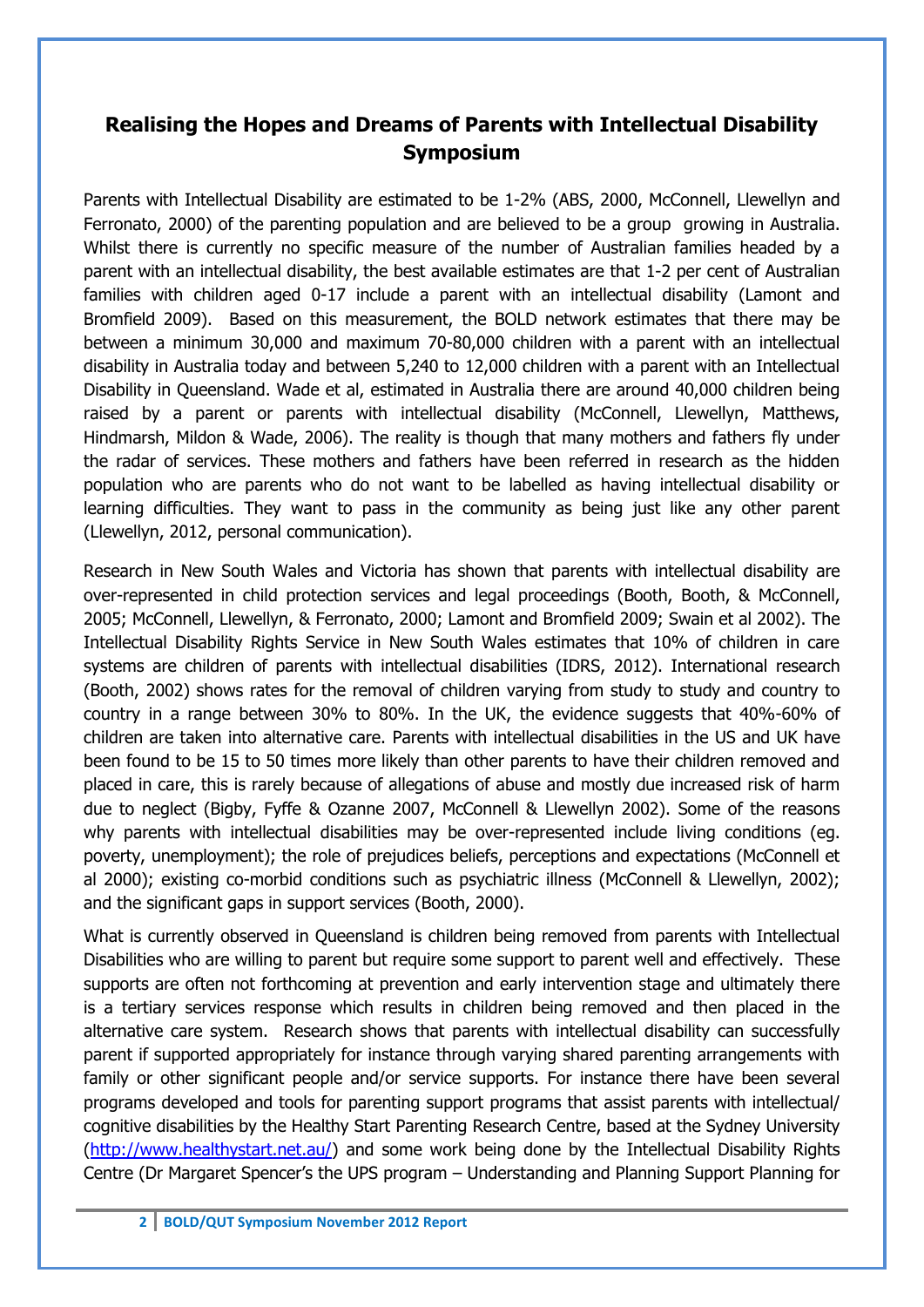People with Learning Disabilities program) and the Council for People with Intellectual Disability in New South Wales.

The **BOLD/QUT Symposium 'Realising the Hopes and Dreams of Parents with Intellectual Disabilities'** was held on the 19<sup>th</sup> and 20<sup>th</sup> of November 2012 and was attended by a range of health and welfare professionals as well as parents with intellectual disabilities. The Symposium organisers resolved to present the recommendations to your department for consideration and to the Child Safety Review.

The following recommendations before you are underpinned by:

- The recognition that most parents with intellectual/cognitive disabilities want to be good parents.
- The recognition that their efforts to be good parents is being compromised by their lack of support.
- The recognition that a Child Safety system which provides support to children once they are removed from their parents and support to their 'out of home care' rather than to the children in the care of their natural supports is an improperly inverted system - a system where resources are focused on the tertiary end of the system rather than the prevention and early intervention system ends.
- The belief that if resources are transferred from the tertiary end to directly supporting parents with Intellectual Disability, they are more likely to succeed as parents.
- The United Nations Convention on the Rights for People with Disabilities 2006, in particular Article 23.2 ..Where it is agreed "State Parties shall render appropriate assistance to persons with disabilities into the performance of their child- rearing responsibilities".

#### **Recommendations from the Symposium:**

#### **Whole of Government**

- 1. The state and federal governments to develop new legislation that places at its centre the United Nations Convention on Rights for People with Disabilities and principles of inclusion, selfdetermination and valuing of people with disabilities in our society – a **People with Disabilities Act.**
- 2. The UN Convention on the Rights of Persons with Disabilities Article 23.2 states that:

'...States Parties shall render appropriate assistance to persons with disabilities in the performance of their child-rearing responsibilities'. The Symposium endorses the above statement and requests:

- Queensland state government departments Department of Health, Education and Communities - through policy formation and practice recognise the people with intellectual/cognitive disability have reproductive and parenting rights as well as sexual rights, and provide adequate support so children of these parents are able to stay with their natural family.
- 3. Improvement of Workforce Quality through:
	- Department of Communities specifically fund services to provide appropriate training and supervision for their staff, rather than the cost coming out of individual funding packages and/or block funding which should really go to providing support hours for clients.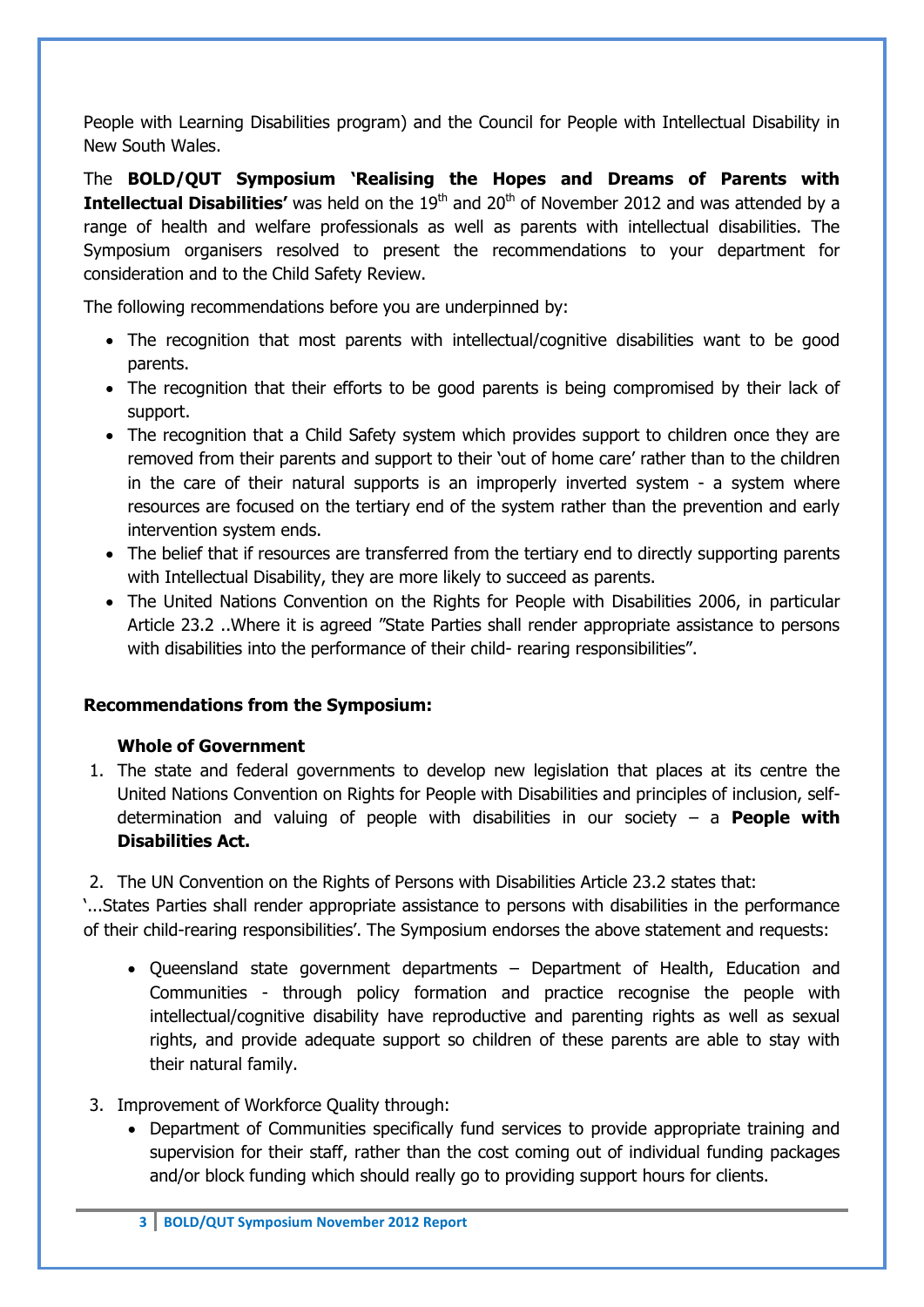- Training and supervision of staff, and networking and service collaboration hours should be included and counted as outputs under current service agreements as part of a staff member's casework hours, as these all go towards improving the service for the client, capacity and retention of staff. This will motivate services to provide appropriate training and supervision hours to its staff.
- Government and Non-government organisations collaborate to facilitate improved methods of recruitment and training of support staff who work with people with disabilities ensuring that people's rights according to the United Nations Convention on Rights for People with Disabilities and principles of social inclusion, self-determination and value and contribution to community are supported and facilitated by organisations providing support to people with disabilities.
- 4. For families where one or both parents have intellectual disability to receive the support they require, cross-sectorial collaboration and ownership is imperative.
	- The Director General of the Department of Communities needs to establish a consultative committee with representatives from Communities, Child Safety and Disability Services to develop a memorandum of understanding and action plan outlining how the three agency will work together to support families where a parent or parents have disabilities.
	- Services and agencies from these sectors also need to be supported in their service agreements (for example the service objectives and output categories) to work together to take ownership and responsibility for achieving successful outcomes for individual cases, rather than operating in sector silos.

#### **Disability and Community Care Services Workshop Responses:**

- 5. Disability and Community Care Services Queensland improve their policy response in providing appropriate resources to support parenting for people with intellectual/cognitive disabilities according to the United Nations Convention on the Rights of People for People with Disabilities by:
	- Improved access for parents with intellectual disability, to access funded packages to enable them resources to support their parenting of child/children. Parenting roles and responsibilities are not generally included under the eligibility criteria and various assessment tools used by the Department.
	- The requirements on use of funded packages should be flexible enough to provide support to children as well as the parents. These packages must take into account that parent's needs change as children go through different developmental stages.
	- Increased number, funding and resources towards services by the Queensland government, such as Alina, that provide specialised support for parents with intellectual/cognitive disabilities in becoming more effective parents.

6. The UN Convention on the Rights of Persons with Disabilities Article 23.2 states that:

'...States Parties shall render appropriate assistance to persons with disabilities in the performance of their child-rearing responsibilities'. The Symposium endorses the above statement and requests:

• Oueensland Government represent to the National Disability Insurance Scheme Implementation body that that the NDIS recognise that support to parents with an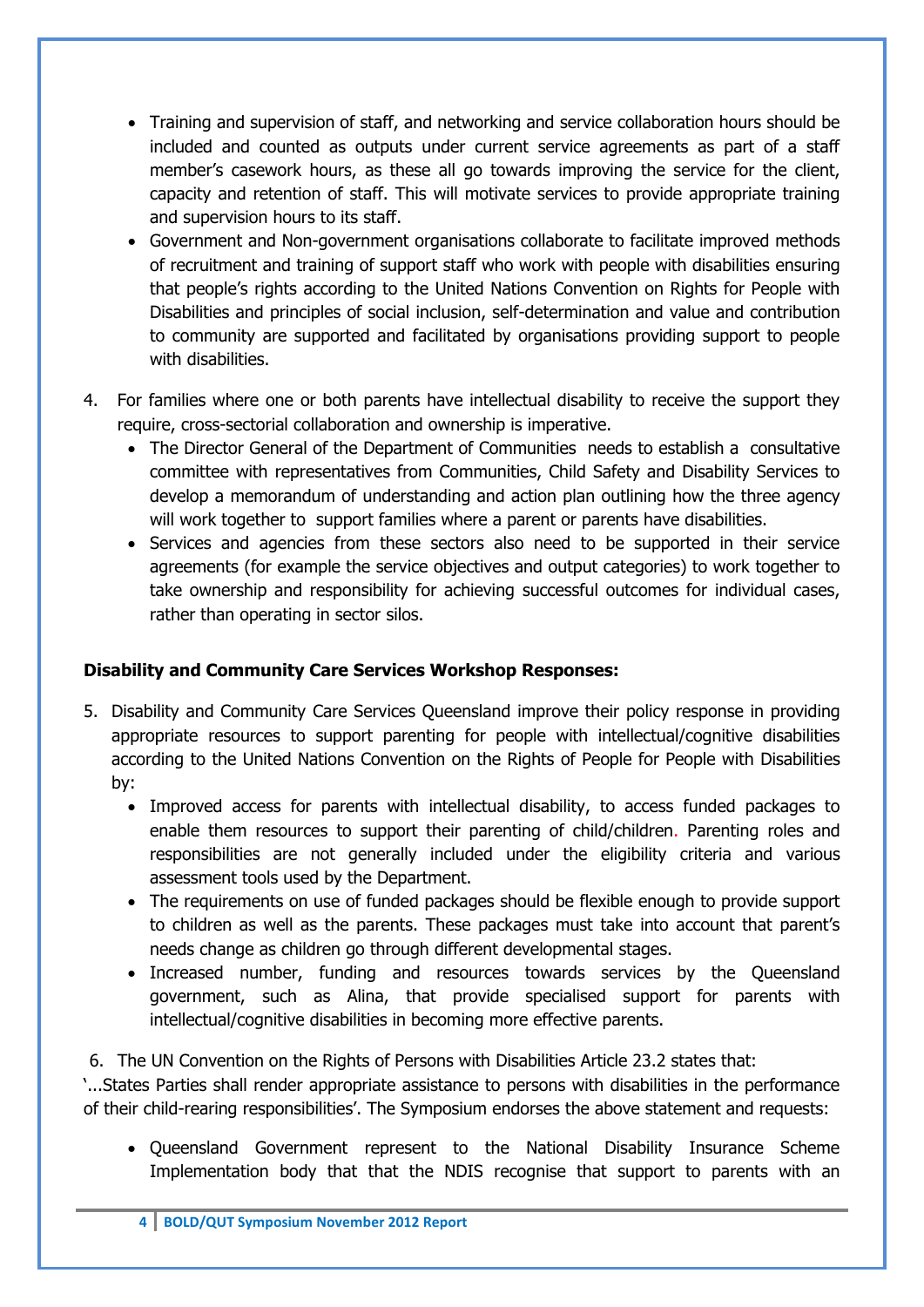intellectual disability is a 'reasonable and necessary support' under the NDIS and is eligible for funding.

- 7. Young People Transitioning from Out of Home Care at age 18
	- Disability and Community Care Services review its eligibility criteria and assessment tools for young people with intellectual/cognitive disabilities to receive Disability support who are exiting the Child Safety system, in order to improve transition for this group into adulthood and live successfully and have a meaningful quality of life in the community.
	- Disability and Community Care Services provide young people with intellectual/cognitive disability, as part of their transition planning process, provide funded support to these young people with intellectual/cognitive disabilities once they turn 18, instead of them being abandoned out into the community when they turn 18. This will lessen the likelihood of early parenthood, homelessness and entering exploitative relationships and facilitate further education, potential employment or valued roles and meaningful and positive relationships.
- 8. Improved Advocacy
	- For families where one or both parents have intellectual disability, the number of independent advocacy services be increased and/or further funded by state government to provide these families support in having their voice heard in negotiating and managing their parenting responsibilities with Child Protection, disability services, education systems, legal aid and community legal services and other mainstream support services such as housing and Centrelink.' The current number and funding for advocacy services in Queensland for people with disabilities is alarmingly low and should be increased to support people to voice their rights under the UNCRPD.

#### **Family Intervention Workshop Responses:**

9. The UN Convention on the Rights of Persons with Disabilities Article 23.2 states that:

'...States Parties shall render appropriate assistance to persons with disabilities in the performance of their child-rearing responsibilities'. The Symposium endorses the above statement and requests:

• That early intervention services such as pre-birth parenting programs and child health support, and specialised services such as Alina Service become the norm as opposed to being the only service in Queensland providing this specialized response.

10. Improve accessibility to service provision from Family Support Services through:

- Provisions within service agreements for flexibility in their entry and exit requirements, relaxing time and taking referral restrictions and being able to meet intermittent or longterm support needs.
- Requirements by funding bodies (Department of Communities) to provide more in-home flexible support based on the parent's needs to develop skills around parenting as opposed to making the parent fit the model the service provides. For example receiving and practicing parenting education and skills in-home, and/or require outreach or transport assistance for parent and child.'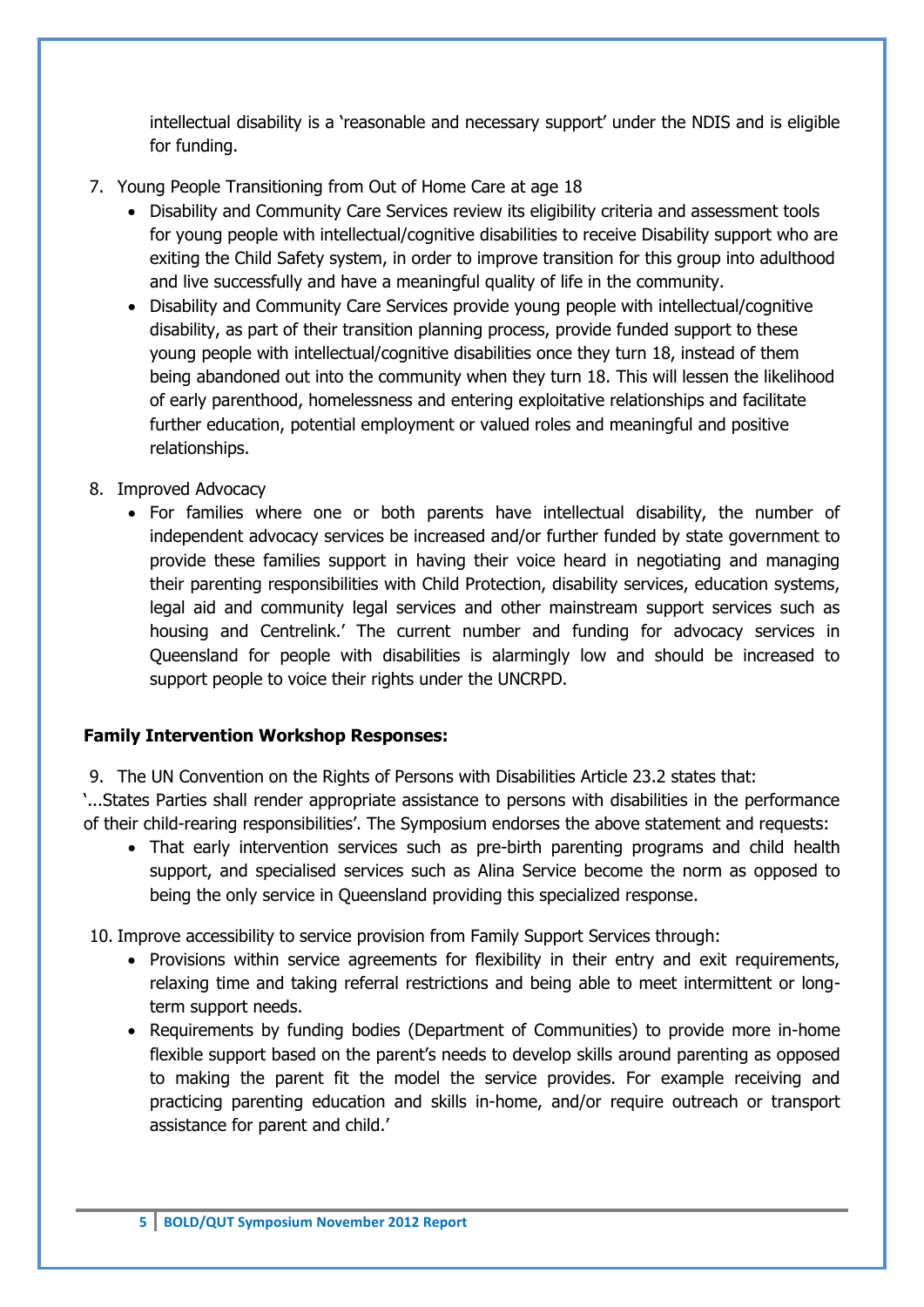- Their workers being trained in and required to utilize evidence-based educational strategies and programs that work with parents with intellectual/cognitive disabilities and other groups with particular needs.
- 11. The Department of Communities acknowledge through policy and practice the rights for people with Intellectual/cognitive disabilities under *United Nations Convention on the Rights for People* With Disabilities 2006 that people with disabilities have sexual, reproductive and parenting rights. Responses would include:
	- Within Disability and/or mainstream service provision, Family and Lifelong Planning for a person with disability must encompass parenting goals and responsibilities, (not simply sex education).
	- Ensuring young people with disabilities are *consistently* educated using evidence-based strategies regarding their family planning options, and dealing with relationships such as the Department of Communities providing funding for Family Planning Queensland to deliver (already developed) training packages to families, teachers and workers who support people with intellectual disabilities to learn about sex and relationship education and contraception; and to develop training packages for youth workers and disability workers who are working with young people and adults with intellectual disability to support people with intellectual/cognitive disabilities around pathways to parenthood and family planning for adults with intellectual disability.
- 12. Mainstream parenting programs should improve their access and response to parents with intellectual/cognitive disabilities by:
	- Providing individualised, home-based and flexible (and not time limited) allowing for intermittent responses in order to provide support to parents with a wide variety of issues including parents with intellectual/cognitive disabilities.
	- Requirements that they train their workers in Parenting Programs which are more likely to work with parents with intellectual/cognitive disability and are based on evidence and research.
	- Maintaining data of its clients who have disability issues for government data collection requirements, such as are currently done with clients with ATSI or CALD backgrounds.
- 13. Shared Parenting models
	- Department of Communities to utilize existing research on Shared Parenting models to fund pilot programs in this area.

#### **Child Protection System Workshop Responses:**

14. The UN Convention on the Rights of Persons with Disabilities Article 23.2 states that:

'...States Parties shall render appropriate assistance to persons with disabilities in the performance of their child-rearing responsibilities'. The Symposium endorses the above statement and requests:

 That a person's disability and therefore their 'capacity' not be used as a reason for child removal and all services involved in supporting parents in our state engage in early intervention supports as opposed to tertiary responses.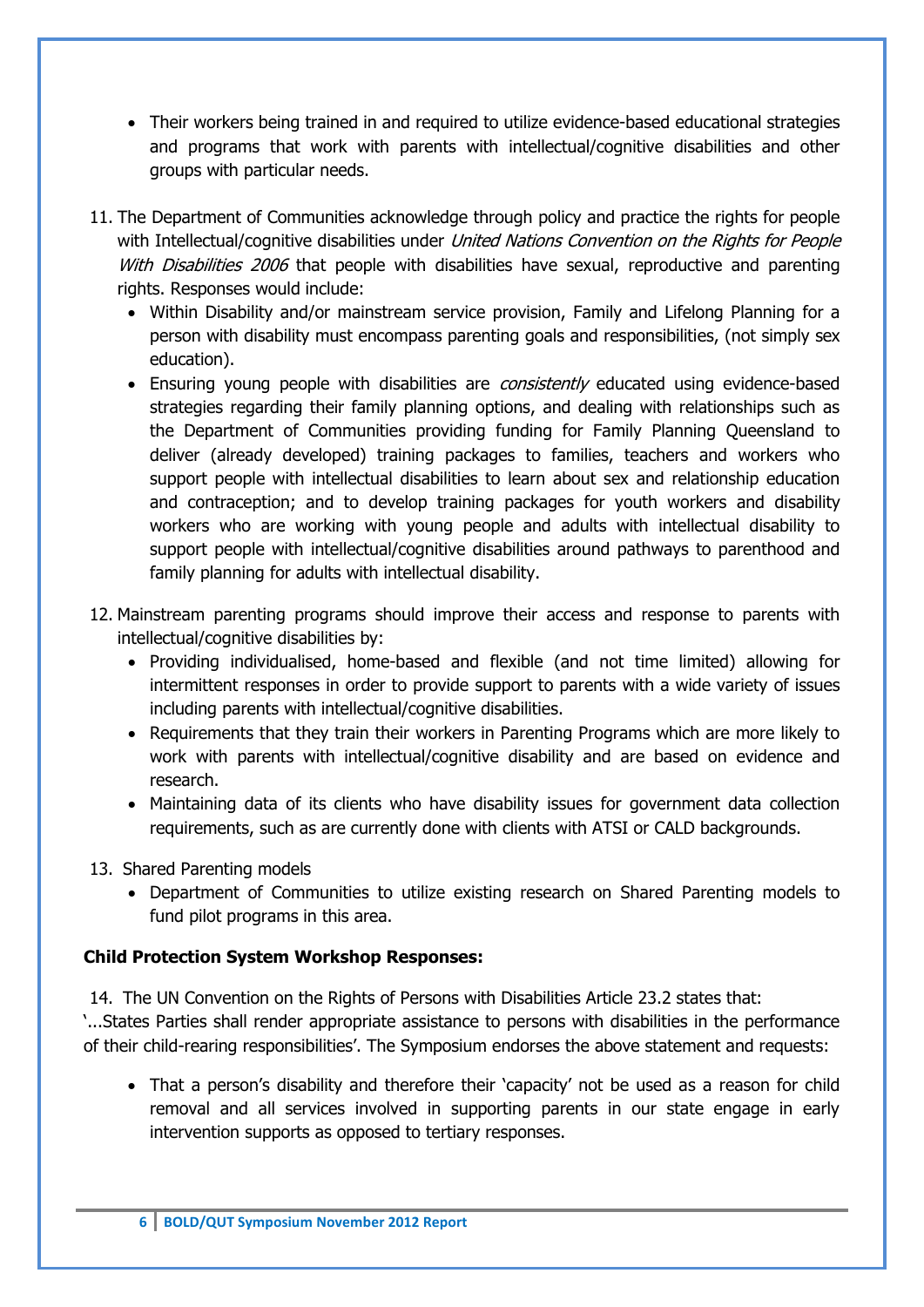- 15. A whole of government approach to improving supports to families in our community is required and an overall commitment to system and worker transparency so that people and systems are held accountable to agreements and decisions that are made.
- 16. Within Child Safety, children and adults with intellectual/cognitive disabilities need to be seen as a priority area and not have their needs labelled simply as 'complex' needs.
- 17. There needs to be a commitment and action on moving resources from tertiary response to early intervention within Child Safety for all families with intellectual/cognitive disabilities.
- 18. There needs to greater collaboration between Child Protection, Disability Services and Parents with Intellectual/Cognitive disabilities
	- Where intellectual disability has been identified, a 'recognised entity' with expertise in intellectual disability is involved in case planning and supports. Where possible, this is done in consultation with the person with an intellectual disability.
	- There should be shared responsibility between Child Protection, Disability services and/or the non-government service over the life of the case, not siloed into different services.
	- A commitment to reunification in all cases and by all stakeholders.
- 19. Disability and Community Care Services eligibility :
	- Parents with intellectual disability are to have a separate eligibility criteria for funding and support due to the unique and ongoing demands of parenting across the lifespan.
- 20. Foster Families
	- Foster care system needs to shift focus from fostering individual children to "fostering families". Foster families should be encouraged to build relationships with natural parents in order to offer support to families as a whole rather than children in isolation and model good parenting to the natural parents, while allowing the relationship between parents and child to continue.
- 21. Workforce Quality Improvement
	- There should be a focus on improving workforce quality within Child Safety, for instance a priority to recruit staff with social work or social sciences university qualifications in order to improve individual worker response and practice approaches of Child Safety services.
- 22. United Nation's Convention on the Rights of People with Disabilities Article 2 "Reasonable accommodation" means necessary and appropriate modification and adjustments not imposing a disproportionate or undue burden, where needed in a particular case, to ensure to persons with disabilities the enjoyment or exercise on an equal basis with others of all human rights and fundamental freedoms-
	- Flexible approaches are required in order to uphold the UN Convention that 'reasonable adjustments' are made to allow parents with ID to parent successfully. – in practice allowing more time for parents to participate and undertake parenting programs and make them more individualised and flexible; allowing more time for parents to meet requirements of Family Group Meetings; providing support to manage read, understand and manage documentation; and support to make more reasonable, flexible and individualised agreements between parents and Child Safety.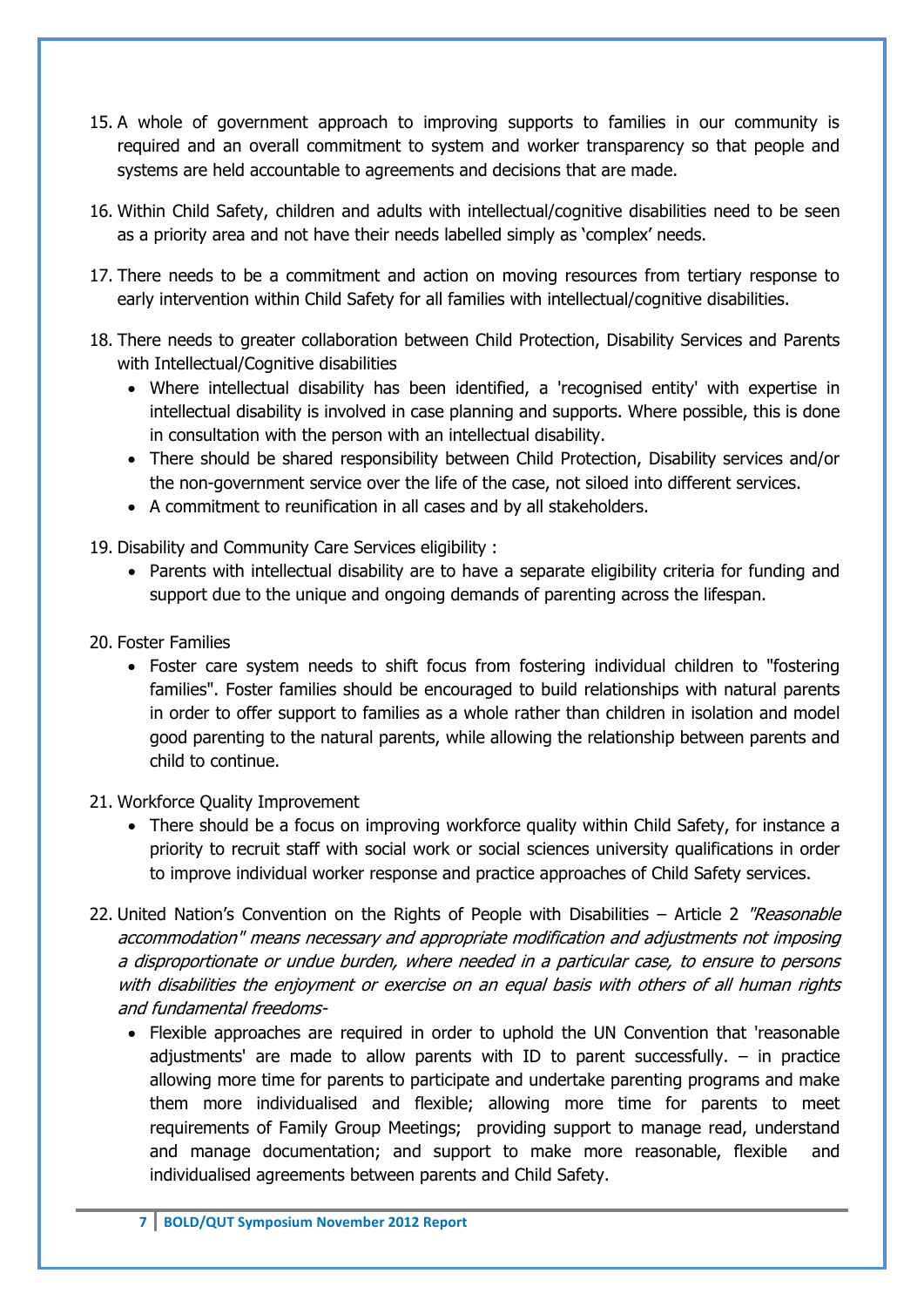#### **Future Plans:**

The BOLD network and Queensland University of Technology is committed to continuing to advocate for systemic change in the Queensland government's response to supporting families where one or more parents have an intellectual or cognitive disability. Disability and Community Care services, Child safety and Family support service responses have to be improved to an prevention/early intervention service response in order to support these families in our community. We all have a responsibility under the United Nations Convention on Rights for People with Disability to support these families in our community.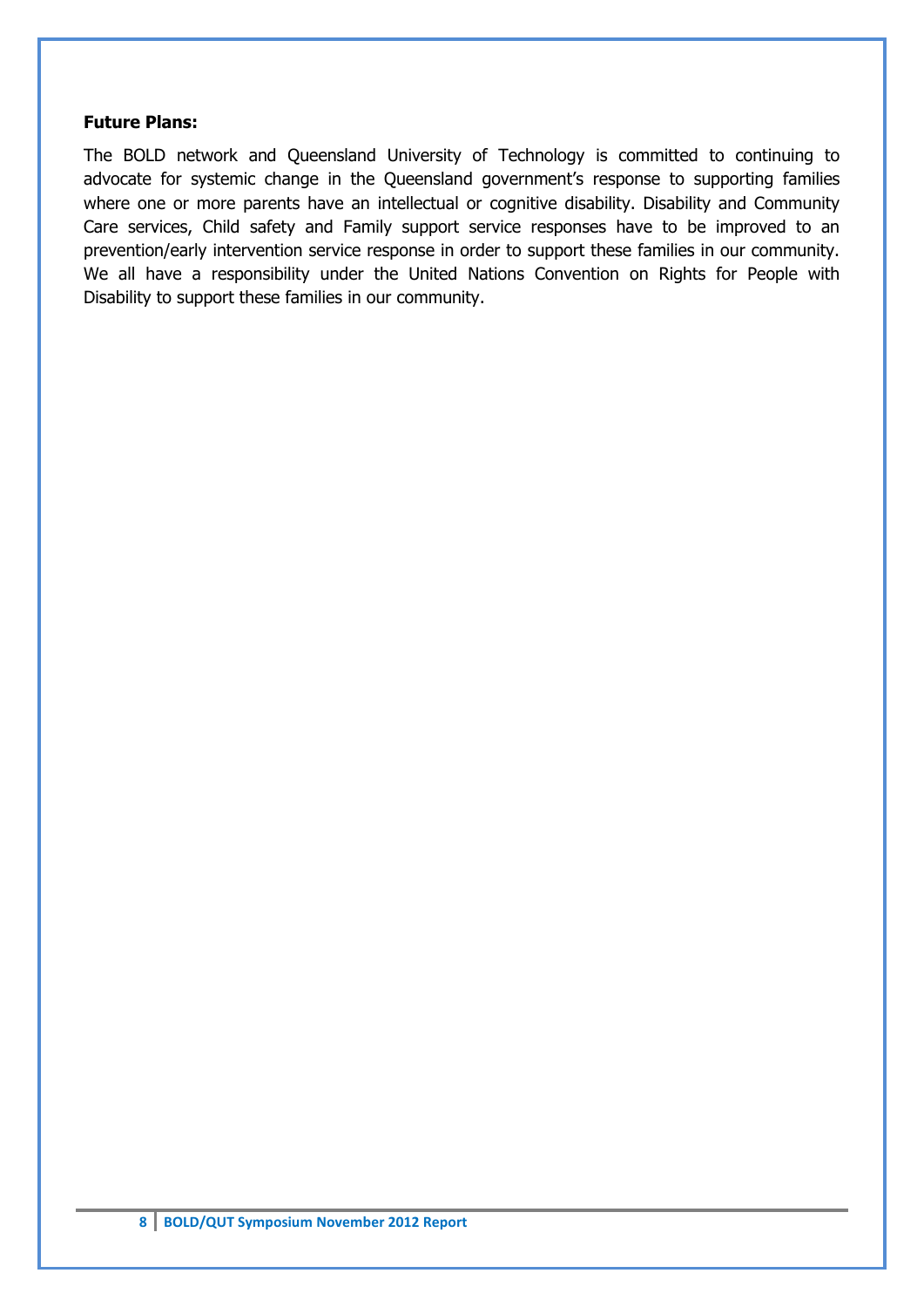#### **Attachment 1**

#### **United Nations Convention on the Rights for People with Disabilities (2006)**

#### **Article 6 - Women with disabilities**

1. States Parties recognize that women and girls with disabilities are subject to multiple discrimination, and in this regard shall take measures to ensure the full and equal enjoyment by them of all human rights and fundamental freedoms.

2. States Parties shall take all appropriate measures to ensure the full development, advancement and empowerment of women, for the purpose of guaranteeing them the exercise and enjoyment of the human rights and fundamental freedoms set out in the present Convention.

#### **Article 7 - Children with disabilities**

1. States Parties shall take all necessary measures to ensure the full enjoyment by children with disabilities of all human rights and fundamental freedoms on an equal basis with other children.

2. In all actions concerning children with disabilities, the best interests of the child shall be a primary consideration.

3. States Parties shall ensure that children with disabilities have the right to express their views freely on all matters affecting them, their views being given due weight in accordance with their age and maturity, on an equal basis with other children, and to be provided with disability and age-appropriate assistance to realize that right.

#### **Article 23 - Respect for Home and the Family**

1. States Parties shall take effective and appropriate measures to eliminate discrimination against persons with disabilities in all matters relating to marriage, family, parenthood and relationships, on an equal basis with others, so as to ensure that:

 $(a)$  The right of all persons with disabilities who are of marriageable age to marry and to found a family on the basis of free and full consent of the intending spouses is recognized;

 $(b)$  The rights of persons with disabilities to decide freely and responsibly on the number and spacing of their children and to have access to age-appropriate information, reproductive and family planning education are recognized, and the means necessary to enable them to exercise these rights are provided;

 $(c)$  Persons with disabilities, including children, retain their fertility on an equal basis with others.

2. States Parties shall ensure the rights and responsibilities of persons with disabilities, with regard to guardianship, wardship, trusteeship, adoption of children or similar institutions, where these concepts exist in national legislation; in all cases the best interests of the child shall be paramount. States Parties shall render appropriate assistance to persons with disabilities in the performance of their child-rearing responsibilities.

3. States Parties shall ensure that children with disabilities have equal rights with respect to family life. With a view to realizing these rights, and to prevent concealment, abandonment, neglect and segregation of children with disabilities, States Parties shall undertake to provide early and comprehensive information, services and support to children with disabilities and their families.

4. States Parties shall ensure that a child shall not be separated from his or her parents against their will, except when competent authorities subject to judicial review determine, in accordance with applicable law and procedures, that such separation is necessary for the best interests of the child. In no case shall a child be separated from parents on the basis of a disability of either the child or one or both of the parents.

5. States Parties shall, where the immediate family is unable to care for a child with disabilities, undertake every effort to provide alternative care within the wider family, and failing that, within the community in a family setting.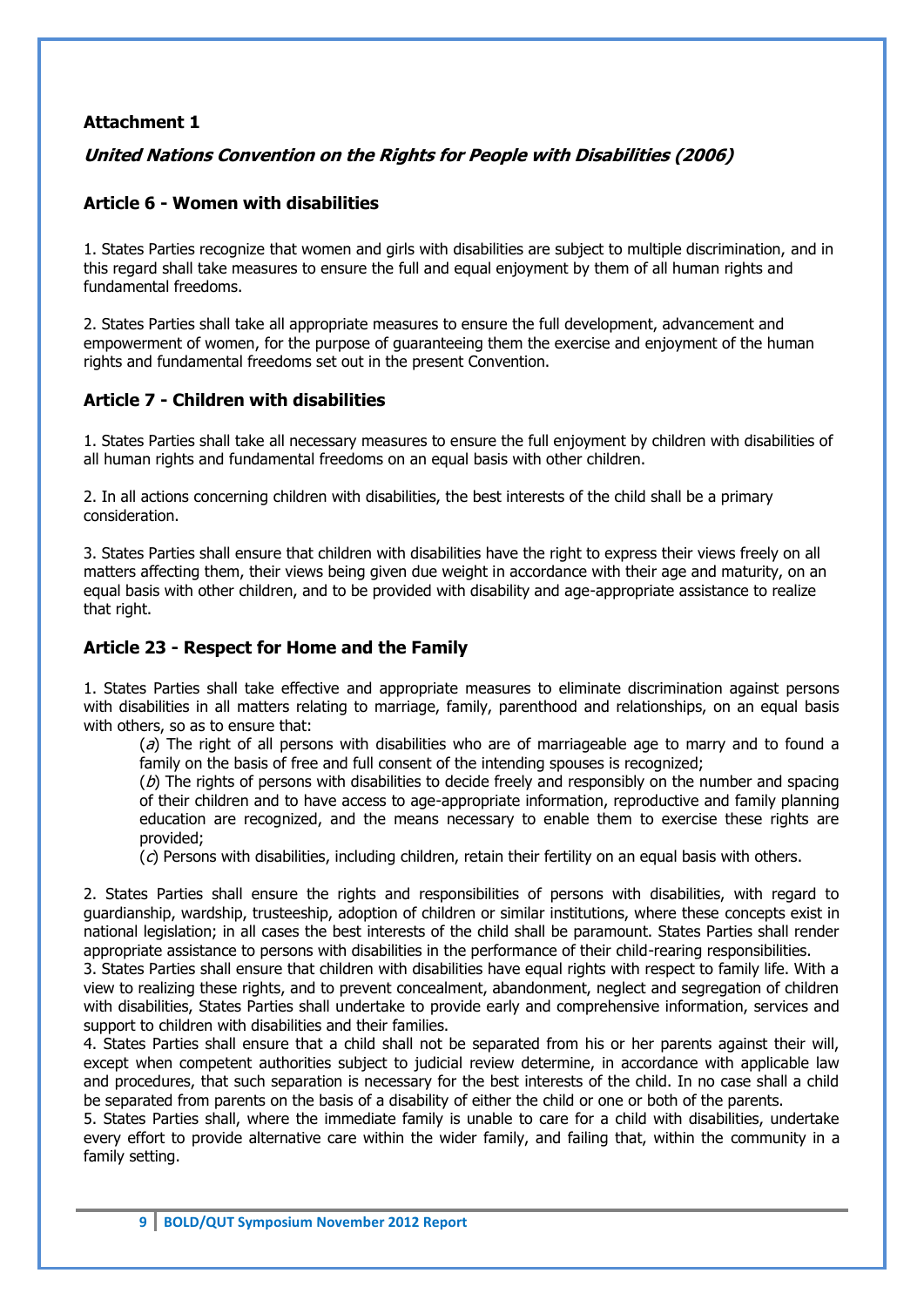#### **References**

Australian Bureau of Statistics (2000). Australian Social Trends 2000. Accessed October 25 2012, from [www.abs.gov.au](http://www.abs.gov.au/)

Bigby C, Fyffe C & Ozanne E (2007). Planning and Support for People with Intellectual Disabilities: Issues for Case Managers and Other Professionals, Jessica Kingsley Publishers, London.

Booth T (2000). Parents with learning difficulties, child protection, and the courts. Representing Children, 13(3), 175–188.

Booth T.(2002) 'Parents with Intellectual Disabilities' published on [http://www.intellectualdisability.info/families/parents-with-intellectual-disabilities.](http://www.intellectualdisability.info/families/parents-with-intellectual-disabilities) Accessed September 9, 2012.

Booth, T., Booth, W., & McConnell, D. (2005). Care proceedings and parents with learning difficulties: Comparative prevalence and outcomes in an English and Australian court sample. Child and Family Social Work, 10, 353-360.

Intellectual Disability Rights Service (2012) BOLD/QUT Symposium keynote. See [www.idrs.org.au,](http://www.idrs.org.au/)

Lamont, A. and L. Bromfield (2009). Parental intellectual disability and child protection: Key issues. NCPC Issues 31. Australian Institute of Family Studies. Melbourne.

McConnell D Llewellyn G & Ferronato L (2000). Parents with a disability and the NSW Children's Court. Lidcombe, NSW: University of Sydney, Family Support and Services Project.

McConnell D & Llewellyn G (2002) Stereotypes, parents with intellectual disability and child protection. Journal of Social Welfare and Family Law 24(3) 2002: 297–317.

McConnell, Llewellyn and Ferronato (2006) Context contingent decision-making in child protection practice. International Journal of Social Welfare, 15(3), 230-239.

McConnell, D., Llewellyn, G., Matthews, J., Hindmarsh, G., Mildon, R., & Wade, C. (2006). Healthy Start: A national strategy for children of parents with learning difficulties. Developing Practice: The Child, Youth and Family Work Journal, 16, 34-42.

Swain P Goodfellow J Lee J Cameron N & Bennett W (2002). Pride and Prejudice: A Snapshot of Parents with Disabilities' Experience of the Child Protection System in Victoria.

United Nations (2006) CONVENTION on the RIGHTS of PERSONS with DISABILITIES. Accessed on March 3 2012. <http://www.un.org/disabilities/convention/conventionfull.shtml>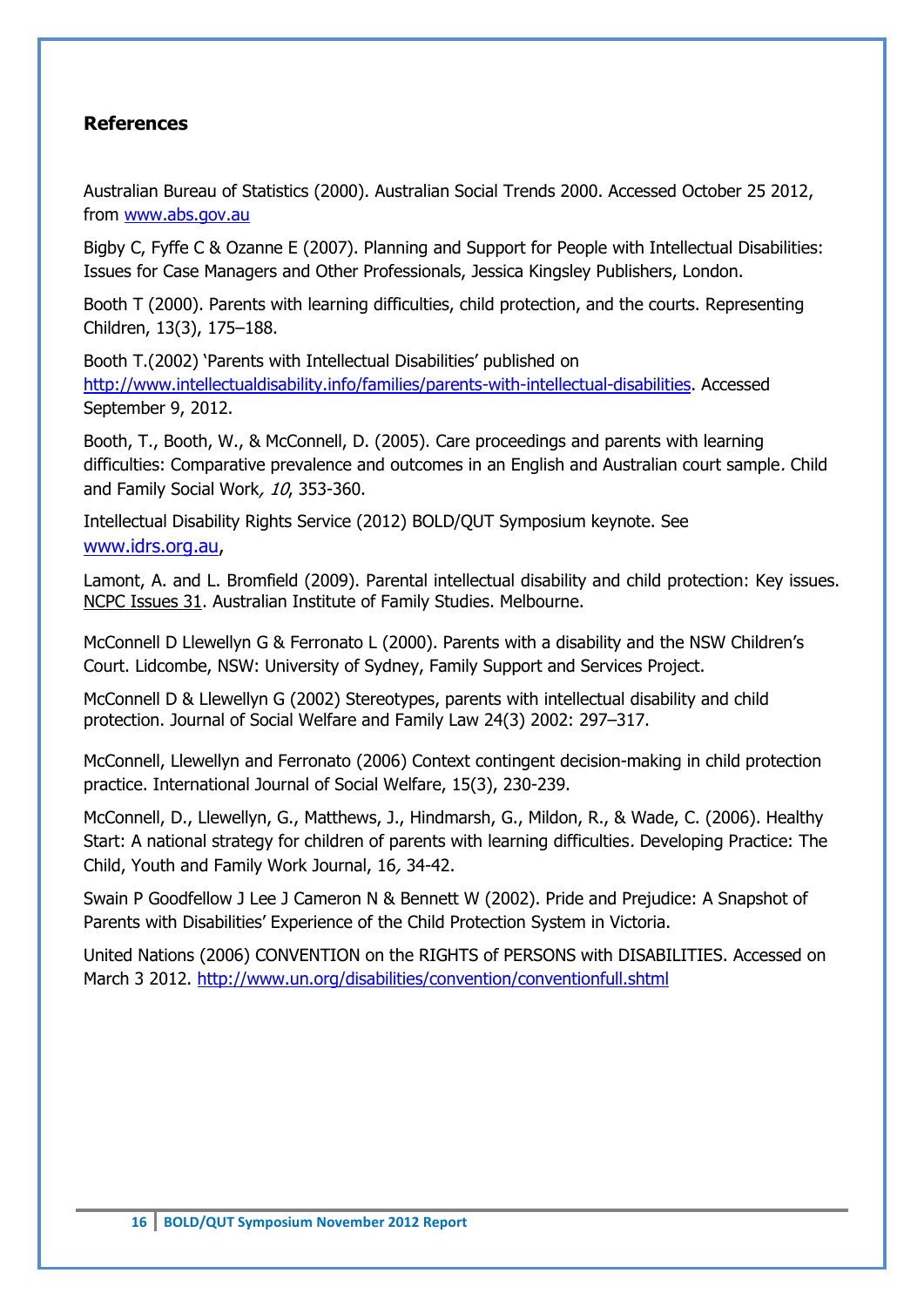



## **REALISING THE HOPES AND DREAMS OF PARENTS WITH AN INTELLECTUAL DISABILITY**

## **PROGRAM: DAY ONE – MONDAY 19 TH NOVEMBER**

#### **8am: REGISTRATION DESK OPENS - Welcome tea and coffee served on arrival**

### **WELCOME – Gardens Point, D Block, Room 101**

**8.40am** MC / Conference Chair Welcome **8.45am** Welcome to Country Ceremony **9.00am** Symposium Welcome & Introduction Professor Robert Lonne

| PLENARY 1 - Gardens Point, D Block, Room 101 |                                                                                                             |  |
|----------------------------------------------|-------------------------------------------------------------------------------------------------------------|--|
| 9.10-9.30am                                  | "Hopes & Dreams of Parents with an intellectual disability"<br>Alina - Anglicare Southern Queensland        |  |
| $9.30 - 10$ am                               | Kevin Cocks AM, Antidiscrimination Commissioner, Queensland                                                 |  |
| 10-10.30am                                   | Michael Hogan, Deputy Director-General, Dept of Communities, Child Safety and<br><b>Disability Services</b> |  |

#### **10.30-11am** MORNING TEA

| PLENARY 2 - Gardens Point, D Block, Room 101 |                                                                                                                                                                                                                     |  |
|----------------------------------------------|---------------------------------------------------------------------------------------------------------------------------------------------------------------------------------------------------------------------|--|
| 11-11.45am                                   | Dr Margaret Spencer PhD, Intellectual Disability Rights Centre, Sydney<br>Designing family support services and systems to best meet the parenting "Hopes and<br>Dreams" of parents with an intellectual disability |  |
| 11.45am-12.30pm                              | Lindsay Wegener, Chief Executive Officer, PeakCare<br>How child protection systems can better work with parents with an intellectual disability<br>to achieve their parenting "Hopes and Dreams"                    |  |

**12.30 – 1.30pm** LUNCH

| PLENARY 3 - Gardens Point, D Block, Room 101 |                                                                                                                                                                                                                                                    |  |
|----------------------------------------------|----------------------------------------------------------------------------------------------------------------------------------------------------------------------------------------------------------------------------------------------------|--|
| 1.45-2.35pm                                  | Professor Lesley Chenoweth, Head of Campus Logan, Deputy Vice Chancellor and<br>Provost, Griffith University<br>How disability systems can best work with parents with an intellectual disability to<br>achieve their parenting "Hopes and Dreams" |  |
| 2.40-3.15pm                                  | Theresa Mace, Kummara Family Care Centre                                                                                                                                                                                                           |  |
| $3.15 - 4.40$ pm                             | <b>PANEL SESSION</b><br>How family support, child protection and disability services systems can best work with<br>parents with an intellectual disability to achieve their "Hopes and Dreams" as parents                                          |  |